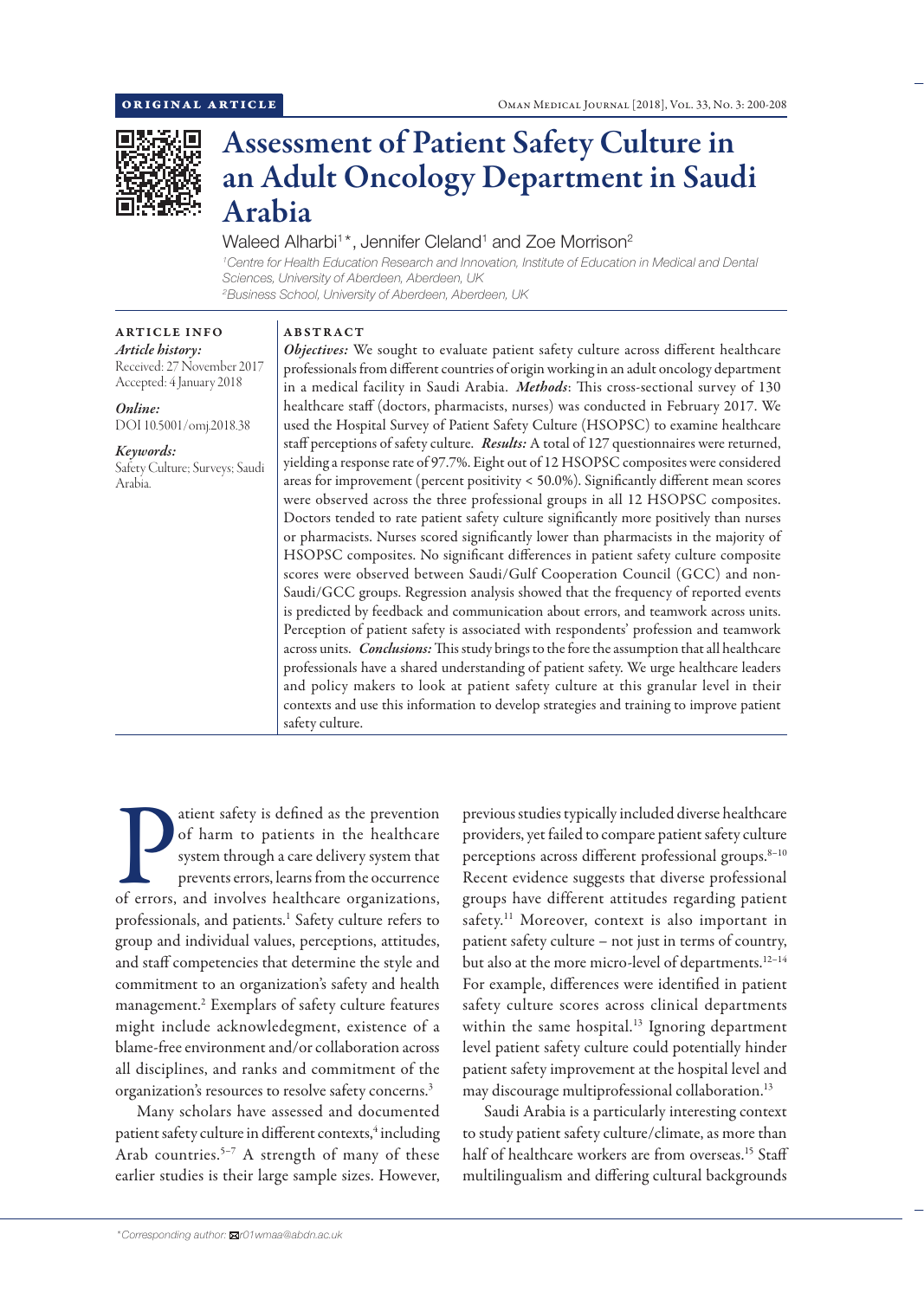are considered to contribute significantly to medication errors<sup>16</sup> and may be a major threat to patient safety.17–19

However, to the best of our knowledge, no study has investigated whether healthcare staff from different backgrounds working in Saudi Arabia, or indeed in any other context, have different or similar perceptions of patient safety. It is crucial to understand differences and similarities between different groups of staff as this will provide insight into potential differences that may act as barriers, or facilitators, in developing learning and interventions to strengthen patient safety culture.

To address these gaps, a baseline assessment was conducted into the patient safety culture in an adult oncology department in a public hospital in Saudi Arabia. An oncology department was chosen as this department particularly relies on effective and cohesive multidisciplinary team working,<sup>20,21</sup> which is a core factor in patient safety.

The aim of this study was to evaluate whether patient safety culture differs across different professional groups and people from different countries of origin working within the same department.

#### METHODS

This study used a cross-sectional questionnaire to identify the differences and similarities in perceptions of patient safety culture between doctors, pharmacists, and nurses, and between Saudi/Gulf Cooperation Council (GCC) and non-Saudi/GCC groups of healthcare staff.

We used the Hospital Survey on Patient Safety Culture (HSOPSC). The HSOPSC is psychometrically robust<sup>22</sup> and has been validated in numerous settings,  $2^3$  including the Arab Gulf.<sup>6–8</sup> The HSOPSC can be used to measure patient safety culture for whole hospitals or for specific departments within a hospital.24

The survey includes 42 items grouped into 12 composites (e.g., communication openness, management support for patient safety, teamwork across and within units). Items are scored using a fivepoint Likert scale reflecting agreement  $(1 =$  strongly disagree to  $5 =$  strongly agree) or frequency  $(1 =$ never to  $5 =$  always, or  $1 =$  excellent to  $5 =$  failing) where higher scores indicate strengths in patient safety. The survey includes two questions asking respondents to provide an overall grade on patient safety for their work area/unit and to indicate the number of events they reported over the past 12 months. We added additional sociodemographic questions to the HSOPSC to examine if professional group (doctor, pharmacist, nurse) or origin (Saudi, Arab Gulf, or international) influenced responses.

An English version of HSOPSC was used in this study because English was the common language in the department studied, and we did not wish to use a combination of Arabic and English versions of the HSOPSC since translation can result in errors and misunderstandings.

The study setting was in the adult oncology department at a medical facility in Saudi Arabia. This department was selected because a review of recent hospital records by a health committee appointed by the hospital board highlighted a number of issues with medication errors, communication and human factors, and hinted that some of these may have been related to communication issues between different professional groups.

Ethical approval was obtained from the institutional review board committee. Approval for the study was also given from the medical director of the cancer center and the chairperson of the adult oncology department. Permission to use the HSOPSC was granted from the Agency for Healthcare Research and Quality (AHRQ).

After obtaining necessary ethical and institutional approvals, an email explaining the study was sent to the medical director and senior staff within the oncology department. The principal investigator was present in the department, distributing paper copies of the questionnaire along with instructions for completing the survey, and answering any queries about the study in person. Consent was assumed by questionnaire return. Consistently with other studies using HSOPSC, respondents were asked not to provide identifiable details (to ensure anonymity).

The HSOPSC User's Guide was used to guide data management and analysis.23 Completed questionnaires were entered into MS Excel, and exported into SPSS Statistics (IBM Corp. Released 2013. IBM SPSS Statistics for Windows, Version 24.0. Armonk, NY: IBM Corp.) Twenty-five percent of the data entry was checked by an independent researcher to ensure accuracy.

The HSOPSC includes both positively and negatively worded items; all scored using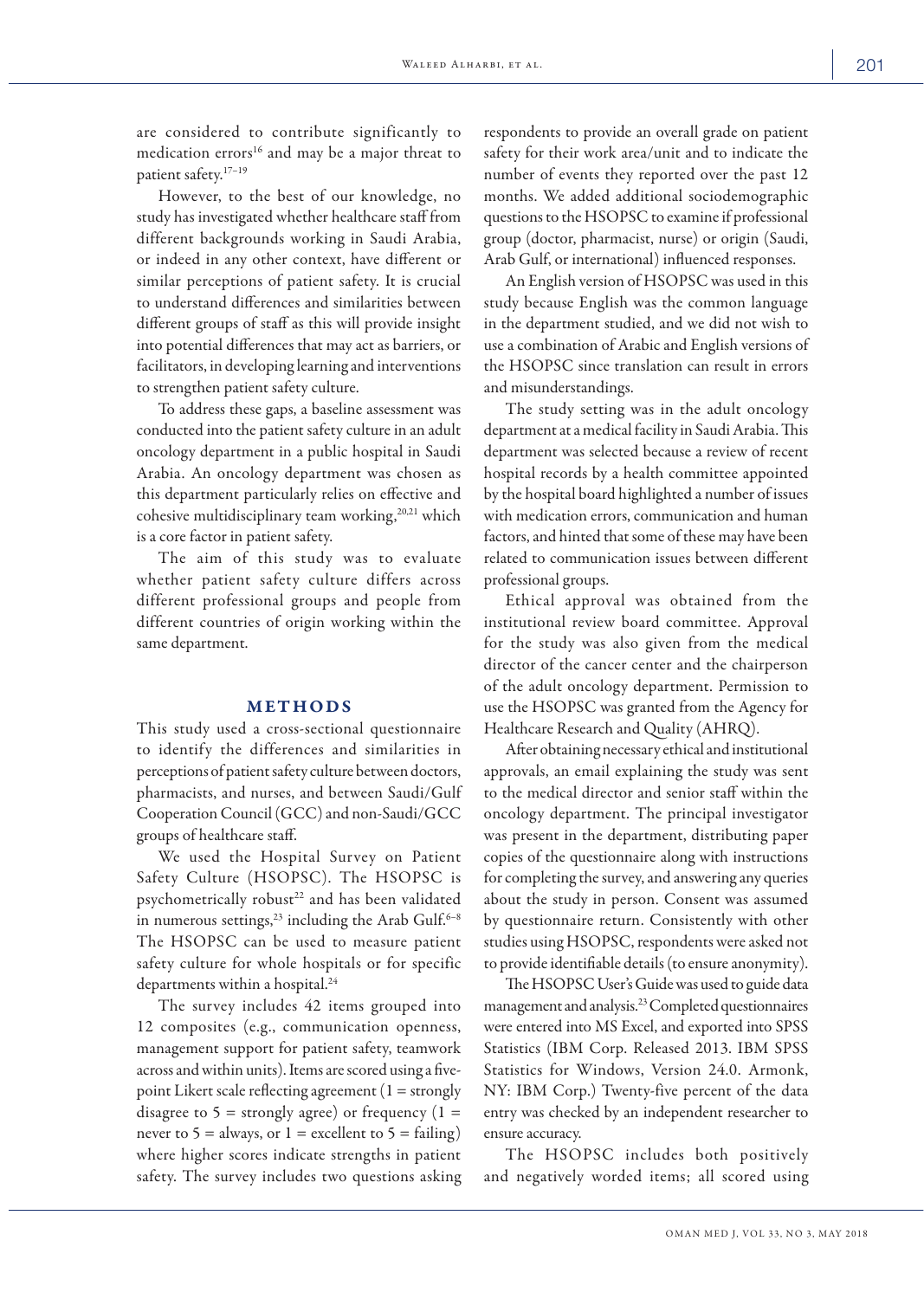five-point frequency scales. The percentage of positive responses for each item and composite were calculated. An item's percent positivity was calculated by averaging the total percent positivity for each item. Composite percent positivity was calculated by averaging the percent positivity of all items included in the composite. The 12 composites of the HSOPSC were then examined to determine areas of strength (positive rating > 75%), those requiring improvement (< 50%), while those from 50% to 75% were considered neutral.<sup>23</sup> Negatively worded items were reversed to compute a percent positive response rate. Composite level items were computed by summing item scores within each composite and dividing by the number of items. Percent positivity was calculated for each item and composite. Descriptive analysis, univariate analysis, and multivariate analysis were conducted to compare groups, and the significance level was set at 0.05.

Descriptive analysis was used to describe respondents' demographic and professional characteristics, as well as the frequency of events reported in the past 12 months, patient safety grade, and the number of years' experience working in the hospital and the adult oncology department. A *t*-test (independent sample) was used to examine differences in the mean of composite scores of Saudi/GCC and non-Saudi/GCC nationality. Differences in the mean composite scores of medical doctors, pharmacists, and nurses were examined using analysis of variance (ANOVA) plus post-hoc (least significant difference) tests. Linear regression analysis was used to examine the association between patient safety culture outcome variables (frequency of event reported and overall perception of patient safety culture) against the 10 remaining composites, gender, and profession.

#### RESULTS

Of the 130 distributed questionnaires, 127 were returned complete, yielding an overall response rate of 97.7%. Of those who responded, 67.7% were nurses, 16.2% were doctors, and 13.8% were pharmacists. Table 1 illustrates that the majority of respondents were female (74.6%), reflecting the high number of female nurses in the department (note that most of the doctors were male, while there was a reasonably even gender balance in the pharmacy

group). Less than one-fifth of respondents were Saudi citizens or from Arab Gulf countries (16.2%). Most respondents had one to five years of healthcare work experience (53.1%). The majority of respondents indicated that their work required direct contact with patients (84.6%). All responses were included in the analysis.

Nearly half of respondents (45.4%) gave the department a 'very good' patient safety grade, 21.5% gave it an 'excellent' patient safety grade, while the rest (30.8%) rated it 'fair' or below. Forty percent

Table 1: Sociodemographic and professional characteristics of respondents in addition to the frequency of events reported and patient safety grade.

| Characteristics                                 | $\mathbf n$ | Percentage |
|-------------------------------------------------|-------------|------------|
| Gender                                          |             |            |
| Male                                            | 30          | 23.1       |
| Female                                          | 97          | 74.6       |
| Profession                                      |             |            |
| Medical doctors                                 | 21          | 16.2       |
| Pharmacists                                     | 18          | 13.8       |
| <b>Nurses</b>                                   | 88          | 67.7       |
| Nationality                                     |             |            |
| Saudi/GCC                                       | 21          | 16.2       |
| Other                                           | 106         | 81.5       |
| Experience in current hospital, years           |             |            |
| < 1                                             | 13          | 10.0       |
| $1 - 5$                                         | 64          | 49.2       |
| $6 - 10$                                        | 39          | 30.0       |
| >11                                             | 11          | 8.5        |
| Experience in the oncology department, years    |             |            |
| $\langle 1$                                     | 15          | 11.5       |
| $1 - 5$                                         | 69          | 53.1       |
| $6 - 10$                                        | 36          | 27.7       |
| $\geq 11$                                       | 7           | 5.4        |
| Interaction or contact with patients            |             |            |
| Yes                                             | 110         | 84.6       |
| No                                              | 17          | 13.1       |
| Patient safety grade                            |             |            |
| Excellent                                       | 28          | 21.5       |
| Very good                                       | 59          | 45.4       |
| Acceptable or poor                              | 40          | 30.8       |
| Number of events reported in the last 12 months |             |            |
| 0                                               | 52          | 40.0       |
| $1 - 2$                                         | 46          | 35.4       |
| $3 - 5$                                         | 19          | 14.6       |
| $\geq 6$                                        | 10          | 7.7        |

*Note: Some categories were collapsed because of small numbers. GCC: Gulf Cooperation Council*



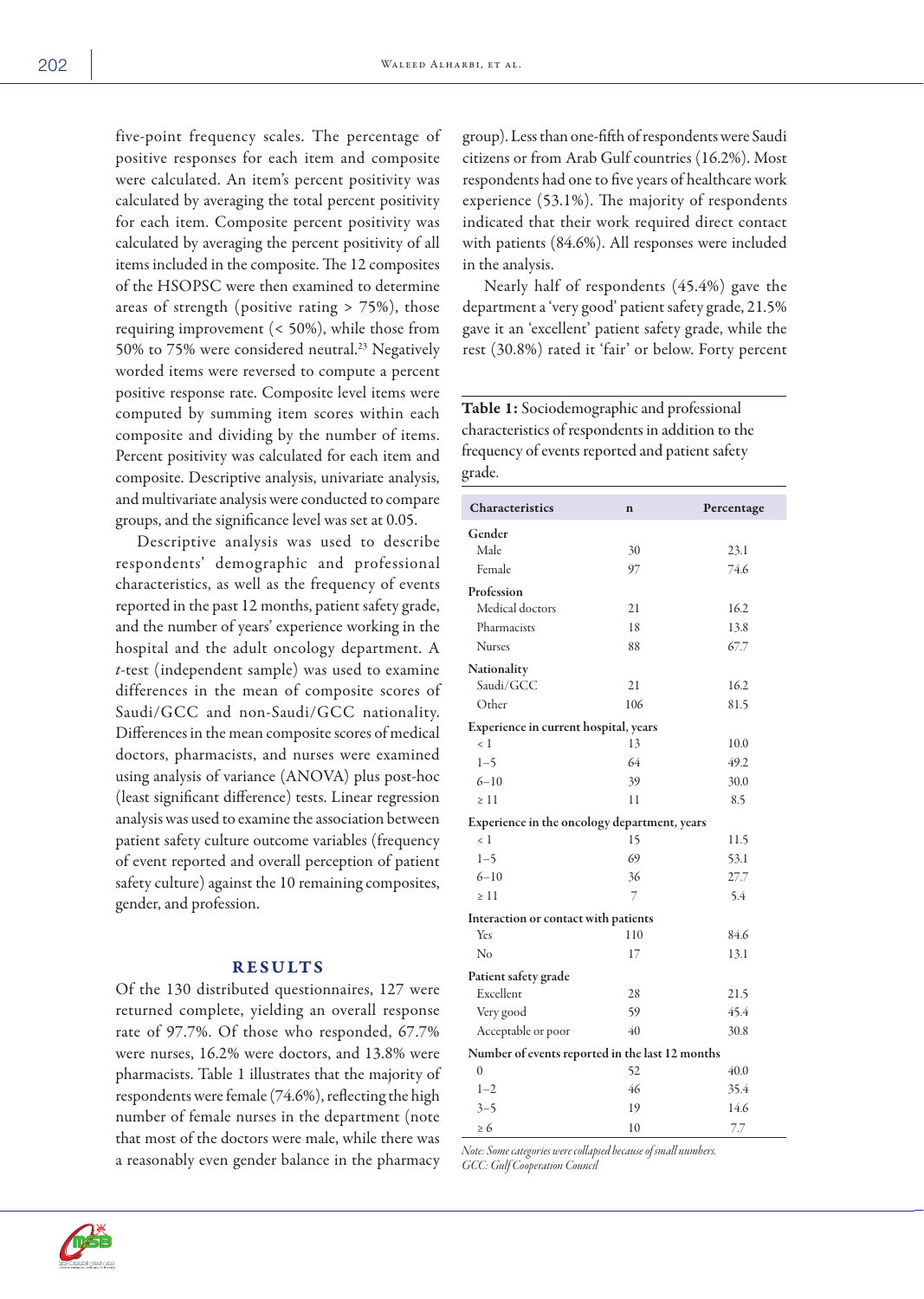## Patient safety composites and survey items Average percent Average percent positive response  $Mean \pm SD$ Teamwork Across Units  $\hspace{1.6cm} 2.3 \pm 0.5$ There is good cooperation among hospital units that need to work together  $5.5$   $2.3 \pm 0.8$ Hospital units work well together to provide the best care for patients 4.7 2.3 ± 0.7 Hospital units do not coordinate well with each other  $(NR)$  8.7 8.7 2.3  $\pm$  0.9 It is often unpleasant to work with staff from other hospital units  $(NR)$  5.5 2.2  $\pm$  0.9 Non-punitive Response to Errors  $11.3$   $2.2 \pm 0.7$ Staff feel like their mistakes are held against them (NR) 11.8 11.8 2.1  $\pm$  0.9 When an event is reported, it feels like the person is being written up, not the problem (NR) 15.0 2.4  $\pm$  1.0 Staff worry that mistakes they make are kept in their personnel file (NR)  $7.1$   $2.2 \pm 0.7$ Handoffs and Transitions  $14.2$   $2.3 + 0.7$ Things 'fall between the cracks' when transferring patients from one unit to another (NR)  $14.2$   $2.3 \pm 1.0$ Important patient care information is often lost during shift changes (NR) 16.5 2.4 ± 1.0 Problems often occur in the exchange of information across hospital units  $(NR)$   $4.7$   $2.0 \pm 0.8$ Shift changes are problematic for patients in this hospital (NR) 21.2 2.5 ± 1.1  $17.3$  2.3  $\pm$  0.8 Staff will freely speak up if they see something that may negatively affect patient care 18.9 2.4  $\pm$  1.0 Staff feel free to question the decisions or actions of those with more authority 14.2 2.3  $\pm$  1.0 Staff are afraid to ask questions when something does not seem right (NR) 18.9 2.3  $\pm$  1.2 Staffing 27.6 2.7  $\pm$  0.5 We have enough staff to handle the workload  $55.1$   $3.4 \pm 0.9$ Staff in this unit work longer hours than is best for patient care  $(NR)$  3.1 1.9  $\pm$  0.7 We use more agency/temporary staff than is best for patient care (NR)  $32.3$   $2.9 \pm 1.1$ We work in 'crisis mode' trying to do too much, too quickly (NR) 19.9 2.4 ± 0.9 Supervisor/Manager Expectations and Actions Promoting Patient Safety 27.8 2.6 ± 0.6 My supervisor/manager says a good word when he/she sees a job done according to established patient safety procedures 46.5  $3.4 \pm 0.7$ My supervisor/manager seriously considers staff suggestions for improving patient safety  $20.4$   $2.4 \pm 1.1$ Whenever pressure builds up, my supervisor/manager wants us to work faster, even if it means taking shortcuts (NR) 22.1  $2.3 \pm 1.1$ My supervisor/manager overlooks patient safety problems that happen over and over  $(NR)$  22.0 2.2  $\pm$  1.1 Management Support for Patient Safety 27.8 2.6 ± 0.7 Hospital management provides a work climate that promotes patient safety  $16.5$   $2.4 \pm 0.9$ The actions of hospital management show that patient safety is a top priority 28.3 2.5  $\pm$  1.2 Hospital management seems interested in patient safety only after an adverse event happens (NR) 38.6  $2.9 \pm 1.1$ Overall Perceptions of Patient Safety  $\begin{array}{cc} 49.0 & 3.2 \pm 0.5 \end{array}$ Patient safety is never sacrificed to get more work done  $70.1$   $3.7 \pm 0.8$ Our procedures and systems are good at preventing errors from happening 66.1 3.6 ± 0.9 It is just by chance that more serious mistakes don't happen around here  $(NR)$  25.2 2.7  $\pm$  1.0 We have patient safety problems in this unit (NR)  $34.7$   $2.9 \pm 1.1$ Feedback and Communication About Error 56.1 56.1 3.4 + 0.6 We are given feedback about changes put into place based on event reports  $14.2$   $2.3 \pm 0.9$ We are informed about errors that happen in this unit  $70.9$   $3.8 \pm 0.8$ In this unit, we discuss ways to prevent errors from happening again  $\qquad 83.4 \qquad 4.1 \pm 0.7$ Frequency of Events Reported 62.4 3.6  $\pm$  0.9 When a mistake is made, but is caught and corrected before affecting the patient, how often is this reported? 61.4  $3.5 \pm 1.1$ When a mistake is made, but has no potential to harm the patient, how often is this reported?  $59.8$   $3.5 \pm 0.9$ When a mistake is made that could harm the patient, but does not, how often is this 66.1  $3.7 \pm 1.0$

reported?

#### Table 2: Distribution of positive responses and scores for survey composites and items.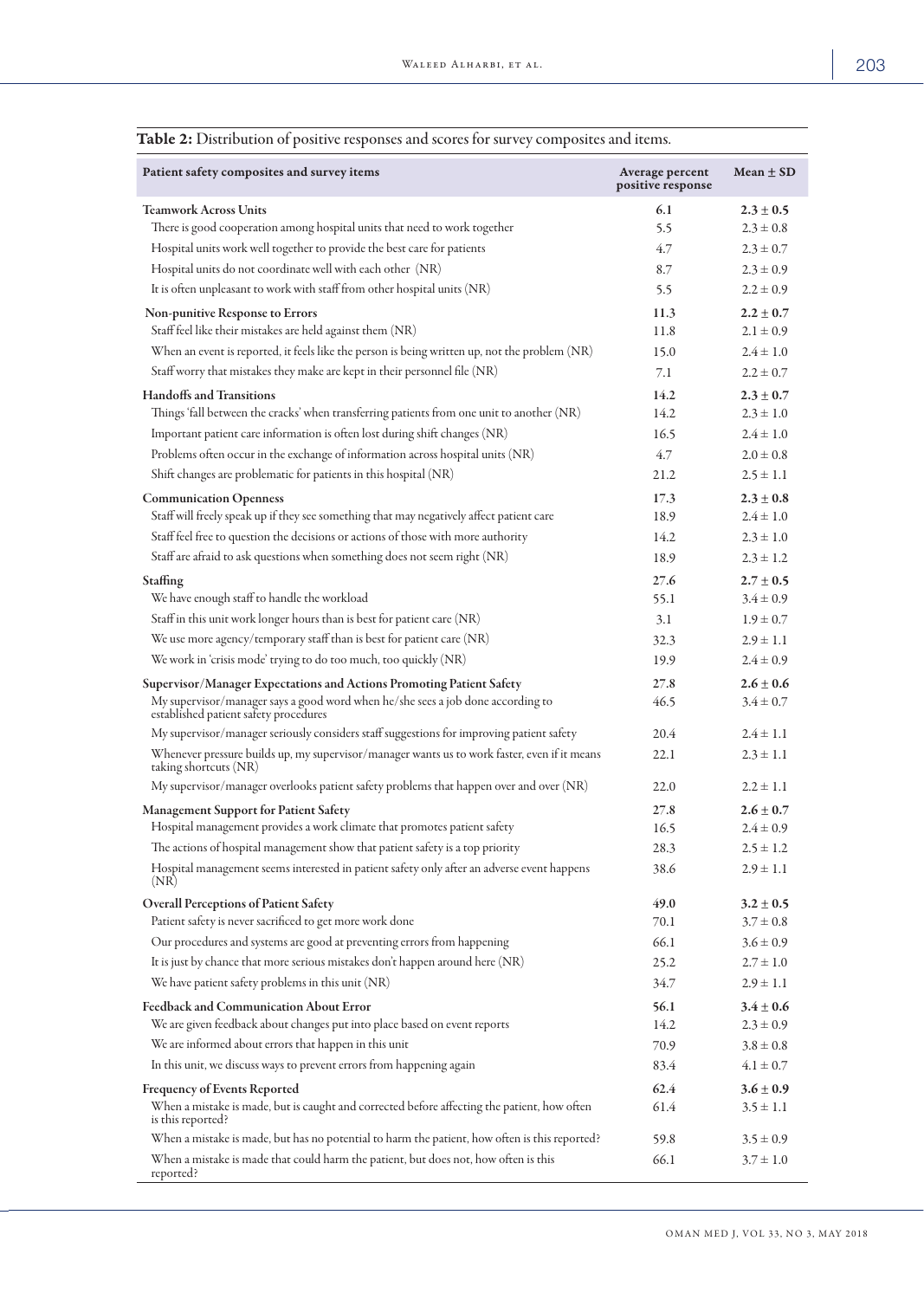| Patient safety composites and survey items                                                      | Average percent<br>positive response | $Mean + SD$   |
|-------------------------------------------------------------------------------------------------|--------------------------------------|---------------|
| Organizational learning/continuous improvement                                                  | 65.3                                 | $3.5 \pm 0.4$ |
| We are actively doing things to improve patient safety                                          | 94.5                                 | $4.3 \pm 0.6$ |
| Mistakes have led to positive changes here                                                      | 19.7                                 | $2.5 \pm 0.9$ |
| After we make changes to improve patient safety, we evaluate their effectiveness                | 81.9                                 | $3.5 \pm 0.7$ |
| Teamwork within units                                                                           | 69.3                                 | $3.7 \pm 0.5$ |
| People support one another in this unit                                                         | 93.0                                 | $4.2 \pm 0.6$ |
| When a lot of work needs to be done quickly, we work together as a team to get the work<br>done | 85.8                                 | $4.1 \pm 0.8$ |
| In this unit, people treat each other with respect                                              | 91.3                                 | $4.2 \pm 0.7$ |
| When one area in this unit gets really busy, others help out                                    | 7.1                                  | $2.5 \pm 0.7$ |
|                                                                                                 |                                      |               |

| Table 2: Distribution of positive responses and scores for survey composites and items. (-continued) |  |  |  |
|------------------------------------------------------------------------------------------------------|--|--|--|
|------------------------------------------------------------------------------------------------------|--|--|--|

*NR: negatively worded; SD: standard deviation.*

of respondents had never reported an event, while 35.4% had reported one or two events, and the remainder (24.6%) had reported three events or more in the last 12 months.

Table 2 shows that no composite received a rating above 70.0%. Four composites received ratings between 50.0% and 70.0% (teamwork within unit, organizational learning/continuous improvement, feedback and communication about errors, and frequency of events reported). While, arguably, the overall perception of patient safety was on the cusp (49.0%) of the definition of needing improvement, the following seven composites received ratings well under 50.0%: supervisor/manager exception and action promoting patient safety (27.8%), management support for patient safety culture (27.8%), communication openness (17.3%), teamwork across hospital units (6.1%), staffing (27.6%), hospital handoffs and transitions (14.2%), and non-punitive response to error (11.3%).

Items not in immediate priorities of improvement were examined to determine areas of relative strength and weakness. In the composite 'teamwork within the unit', supporting one another, working as a team to get the work done, and treating each other with respect were very highly rated (93.0%, 85.8%, and 91.3%, respectively), in contrast with the item 'when one area in this unit gets really busy, others help out' (7.1%). In the composite 'organizational learning/ continuous improvement', actively doing things to improve patient safety and evaluating planned change were highly rated (94.5% and 81.9%, respectively) in contrast with the item 'mistakes have led to possible change' (19.7%). In the composite 'feedback and communications about error', being informed about

errors within the unit and discussing ways to prevent errors from happening were rated highly (70.9% and 83.4%, respectively) whereas being given feedback about changes post-event was not (14.2%). Finally, in the composite 'frequency of events reported', the three items were rated similarly.

Items scoring in the category of requiring improvement (< 50%) were then examined to determine areas of relative strength and weakness.

The composite on the cusp, which requires improvement, 'overall perception of patient safety', includes four items, two of which had a high rating ('patient safety is not sacrificed' (70.1%), 'our procedures are good at preventing errors' (66.1%) but two were poorly rated ('it is by chance serious mistakes don't happen' (25.2%), 'we have patient safety problems in this unit' (34.7%).

In the composites 'teamwork across hospital units', 'communication openness', 'hospital handoff and transitions', and 'non-punitive response to errors', item scores were consistently low [Table 2]. In the composite, 'supervisor/manager expectations and actions promoting patient safety', 'supervisors/ managers say good things when they see a job done according to established patient safety procedure' had the highest rating in this composite (46.5%) compared with 'supervisor/manager seriously considers staff suggestions for improving patient safety', 'whenever pressure builds up, the supervisor/ manager wants to work faster, even if it means taking shortcuts', and 'supervisor/manager overlooks patient safety problems that happen over and over' scored 20.4%, 22.1%, and 22.0%, respectively. In the composite 'hospital management support for patient safety', 'hospital management provides a work

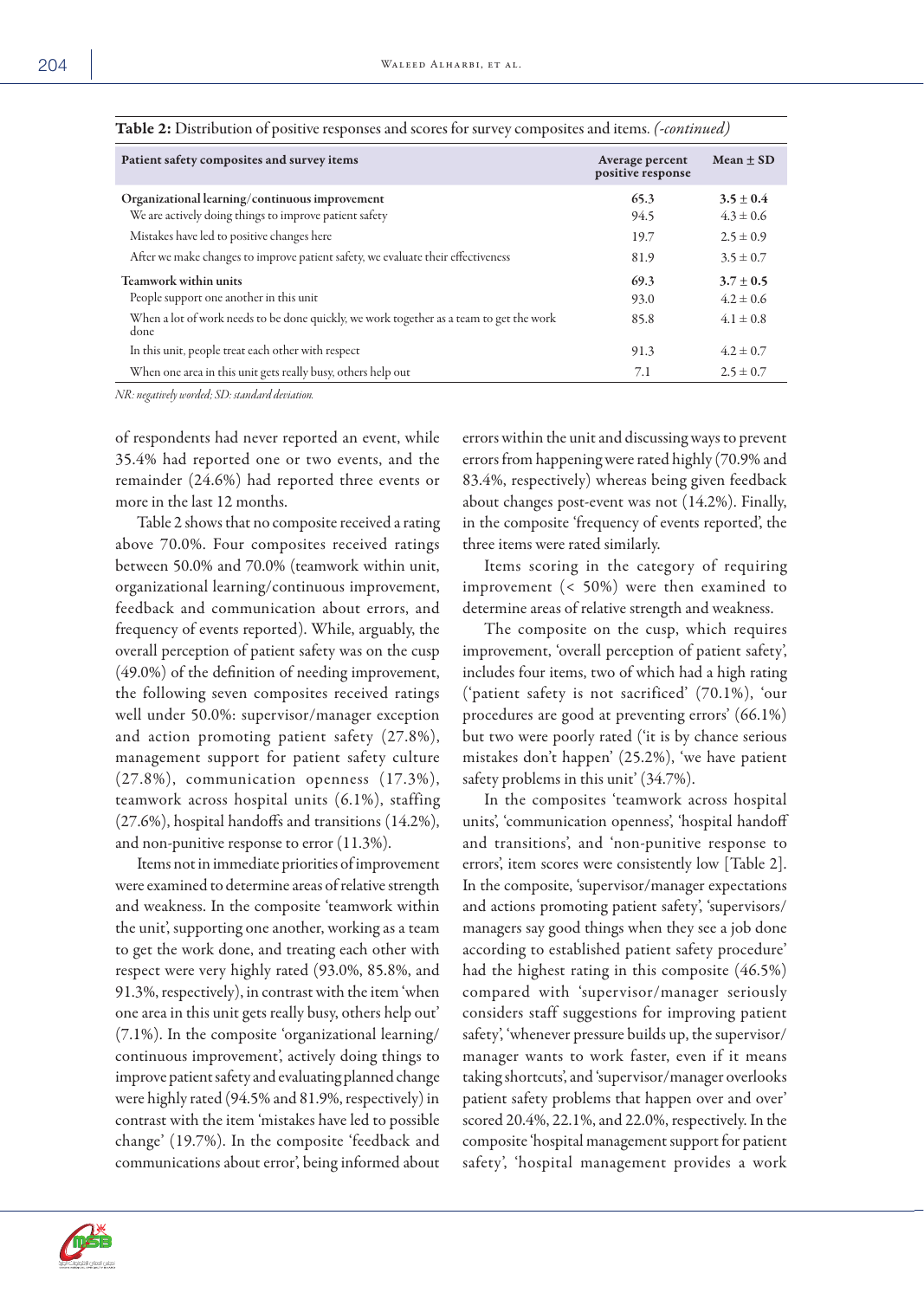| Patient safety culture composite                                        | Sig          | Medical<br>doctors | <b>Pharmacists</b> | <b>Nurses</b> |
|-------------------------------------------------------------------------|--------------|--------------------|--------------------|---------------|
| Teamwork within units                                                   | $\mathsf{C}$ | $3.9 \pm 0.3$      | $4.0 \pm 0.5$      | $3.6 + 0.6$   |
| Supervisor/manager expectations and actions promoting<br>patient safety | a,c          | $2.6 \pm 0.5$      | $3.4 \pm 0.7$      | $2.4 \pm 0.5$ |
| Organizational learning/continuous improvement                          | $\mathsf{C}$ | $3.6 \pm 0.5$      | $3.8 \pm 0.4$      | $3.5 \pm 0.4$ |
| Management support for patient safety                                   | b,c          | $3.2 \pm 0.5$      | $3.2 \pm 0.7$      | $2.3 \pm 0.5$ |
| Overall perception of patient safety                                    | a,b,c        | $3.5 \pm 0.5$      | $2.8 \pm 0.5$      | $3.2 \pm 0.4$ |
| Feedback and communications about error                                 | d            | $3.6 \pm 0.7$      | $3.4 \pm 0.6$      | $3.4 \pm 0.5$ |
| Communication openness                                                  | a,b,c        | $3.4 \pm 0.6$      | $2.8 \pm 0.5$      | $2.0 \pm 0.7$ |
| Frequency of events reported                                            | $\mathsf{C}$ | $3.4 \pm 0.7$      | $3.1 \pm 0.7$      | $3.7 \pm 0.9$ |
| Teamwork across hospital units                                          | a,b          | $2.6 \pm 0.6$      | $2.1 \pm 0.4$      | $2.2 \pm 0.4$ |
| Staffing                                                                | a,c          | $2.5 \pm 0.6$      | $3.0 \pm 0.4$      | $2.6 \pm 0.5$ |
| Hospital handoffs and transitions                                       | b,c          | $2.7 \pm 0.8$      | $2.5 \pm 0.6$      | $2.1 \pm 0.6$ |
| Non-punitive response to errors                                         | a,b,c        | $2.9 \pm 0.8$      | $2.4 \pm 0.7$      | $2.0 \pm 0.6$ |

Table 3: Comparison of mean±standard deviation between medical doctors, pharmacists, and nurses with patient safety culture composite scores.

*a: significant difference between medical doctors and pharmacists; b: significant difference between medical doctors and nurses; c: significant difference between pharmacists and nurses; d: no significant difference between professions.*

climate that promotes patient safety', 'the actions of hospital management show that patient safety is a top priority', and 'hospital management seems interested in patient safety only after an adverse event happens' rated low, with scores of 16.5%, 28.3%, and 38.6%, respectively. In the composite 'staffing', 'staff work longer hours than is best for patient care' rated extremely low (3.1%) in contrast with 'availability of enough staff to handle the workload', 'using agency/temporary staff exceeding what is best for patient care', and 'working in "crisis mode" trying to do too much, too quickly' (55.1%, 32.3%, and 19.9%, respectively).

Significantly different mean scores were observed across the three professional groups in all 12 patient safety culture composites [Table 3]. Doctors rated the following significantly more highly than nurses and pharmacists: overall perceptions of patient safety, communication openness, teamwork across units, and non-punitive response to errors. Pharmacists rated teamwork within the unit significantly more highly than nurses and rated the following significantly more highly than doctors and nurses: supervisor/manager expectations and actions promoting patient safety, organizational learning/ continuous improvement, and staffing. Nurses rated eight composites less positively than doctors, and in six of these cases the difference was statistically significant: management support for patient safety, overall perception of patient safety, communication

Table 4: Comparison of mean±standard deviation between Saudi or Gulf Cooperation Council (GCC) nationality and non-Saudi nationality with patient safety culture composite scores.

| <b>Patient safety</b><br>culture composite                                    | Saudi/<br>GCC | Non-<br>Saudi/<br>GCC | <i>p</i> -value |
|-------------------------------------------------------------------------------|---------------|-----------------------|-----------------|
| Teamwork within<br>units                                                      | $4.1 + 0.4$   | $3.7 \pm 0.5$         | 0.779           |
| Supervisor/manager<br>expectations and<br>actions promoting<br>patient safety | $3.2 + 0.7$   | $2.5 \pm 0.5$         | 0.116           |
| Organizational<br>learning/continuous<br>improvement                          | $3.8 + 0.4$   | $3.5 \pm 0.4$         | 0.893           |
| Management support<br>for patient safety                                      | $3.1 \pm 0.7$ | $2.5 \pm 0.6$         | 0.779           |
| Overall perception of<br>patient safety                                       | $3.1 \pm 0.6$ | $3.2 \pm 0.5$         | 0.256           |
| Feedback and<br>communications<br>about errors                                | $3.5 \pm 0.6$ | $3.4 \pm 0.5$         | 0.238           |
| Communication<br>openness                                                     | $2.7 \pm 0.8$ | $2.2 \pm 0.8$         | 0.554           |
| Frequency of events<br>reported                                               | $3.3 \pm 0.9$ | $3.6 \pm 0.9$         | 0.431           |
| Teamwork across<br>hospital units                                             | $2.2 + 0.5$   | $2.3 \pm 0.4$         | 0.913           |
| Staffing                                                                      | $2.8 \pm 0.5$ | $2.6 \pm 0.5$         | 0.186           |
| Hospital handoffs and<br>transitions                                          | $2.5 \pm 0.8$ | $2.3 \pm 0.7$         | 0.365           |
| Non-punitive<br>response to errors                                            | $2.3 \pm 0.9$ | $2.2 + 0.6$           | 0.713           |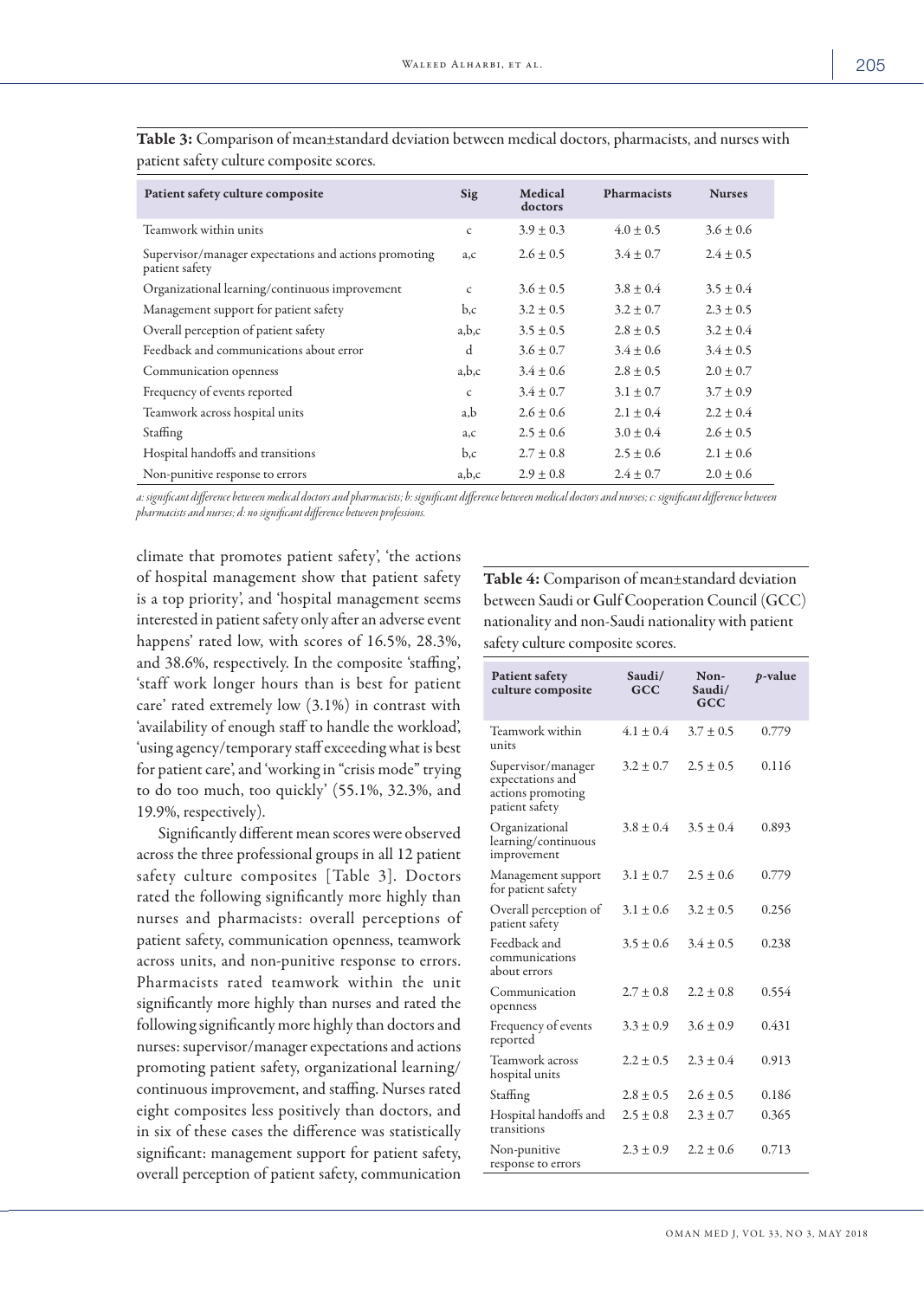| Patient safety culture composites                                       | Frequency of events reported |             | Perception of patient safety |             |
|-------------------------------------------------------------------------|------------------------------|-------------|------------------------------|-------------|
|                                                                         | $\beta$ (standard error)     | $p$ -value* | $\beta$ (standard error)     | $p$ -value  |
| Teamwork across units                                                   | 0.44(0.19)                   | 0.027       | 0.02(0.11)                   | 0.014       |
| Non-punitive response to errors                                         | $-0.07(0.14)$                | 0.608       | 0.13(0.08)                   | 0.106       |
| Handoffs and transitions                                                | $-0.24(0.14)$                | 0.098       | $-0.03(0.08)$                | 0.673       |
| Communication openness                                                  | $-0.03(0.13)$                | 0.772       | 0.04(0.07)                   | 0.562       |
| Staffing                                                                | 0.32(0.16)                   | 0.054       | 0.03(0.09)                   | 0.737       |
| Supervisor/manager expectations and actions<br>promoting patient safety | $-0.24(0.14)$                | 0.090       | $-0.04(0.08)$                | 0.567       |
| Management support for patient safety                                   | 0.03(0.14)                   | 0.833       | $-0.04(0.08)$                | 0.559       |
| Feedback and communication about error                                  | 0.72(0.14)                   | ${}< 0.001$ | 0.01(0.08)                   | 0.884       |
| Organizational learning/continuous improvement                          | 0.06(0.19)                   | 0.756       | 0.16(0.11)                   | 0.139       |
| Teamwork within units                                                   | 0.01(0.15)                   | 0.970       | 0.13(0.09)                   | 0.131       |
| Male                                                                    | 0.01(0.23)                   | 0.958       | $-0.15(0.14)$                | 0.280       |
| Medical doctors                                                         | $-0.37(0.32)$                | 0.248       | $-0.14(0.17)$                | 0.392       |
| Pharmacists                                                             | $-0.51(0.37)$                | 0.167       | $-0.84(0.20)$                | ${}< 0.001$ |
| Saudi nationality                                                       | 0.10(0.28)                   | 0.723       | 0.19(0.15)                   | 0.214       |

## Table 5: Linear regression model\*.

*\*Nurses, female, and non-Saudi nationality were used as references groups.*

openness, teamwork across hospital units, nonpunitive response to errors, and hospital handoffs and transitions. Nurses and pharmacists also differed with nurses having significantly less positive views of teamwork within the unit, supervisor/manager expectations, communication openness, staffing, handoffs, and non-punitive responses to errors than pharmacists. The three professional groups did not differ significantly on the composite of 'feedback and communications about errors'.

There was no significant difference between Saudi/GCC and non-Saudi/GCC respondents in patient safety culture composite scores [Table 4].

Respondents with a higher perception of feedback and communication about errors and teamwork across hospital units had a higher frequency of reporting events (β = 0.72, *p* < 0.001 and β = 0.44, *p =* 0.027, respectively). Respondents with a higher perception of teamwork across hospital units had a better overall perception of patient safety ( $\beta = 0.02$ ,  $p = 0.014$ ). On the other hand, pharmacists had a lower overall perception of patient safety compared to nurses (β = -0.84, *p* < 0.001) [Table 5].

### DISCUSSION

We used the HSOPSC to examine perceptions of patient safety culture in the 'microsystem' of a single clinical department, $^{25}$  specifically an adult oncology

department in a tertiary care setting in Saudi Arabia. The HSOPSC outcomes were compared across different professional groups and by origin. The perceptions of many different composites of patient safety culture differ significantly between doctors, pharmacists, and nurses. However, there was no significant difference in perceptions of patient safety culture between Saudi/GCC staff and non-Saudi/ GCC staff.

The identification of different perceptions of patient safety across different groups of healthcare staff who are primarily responsible for many aspects of patient care is a major contribution to the literature as it illustrates the need to promote a shared understanding of patient safety among multidisciplinary teams, particularly in settings where delivery of care is reliant upon a range of healthcare professionals. This variation in patient safety culture among different healthcare professional groups reflects findings from other contexts,<sup>26</sup> and can be used to inform the development of targets and strategies for each professional group to improve the patient safety culture in the department under study.

The fact that no significant difference was found in the mean scores achieved in the 12 HSOPSC composites between Saudi/GCC staff and non-Saudi/GCC staff is encouraging, as it may indicate similar perceptions in staff groups from different cultural origins. We tentatively suggest

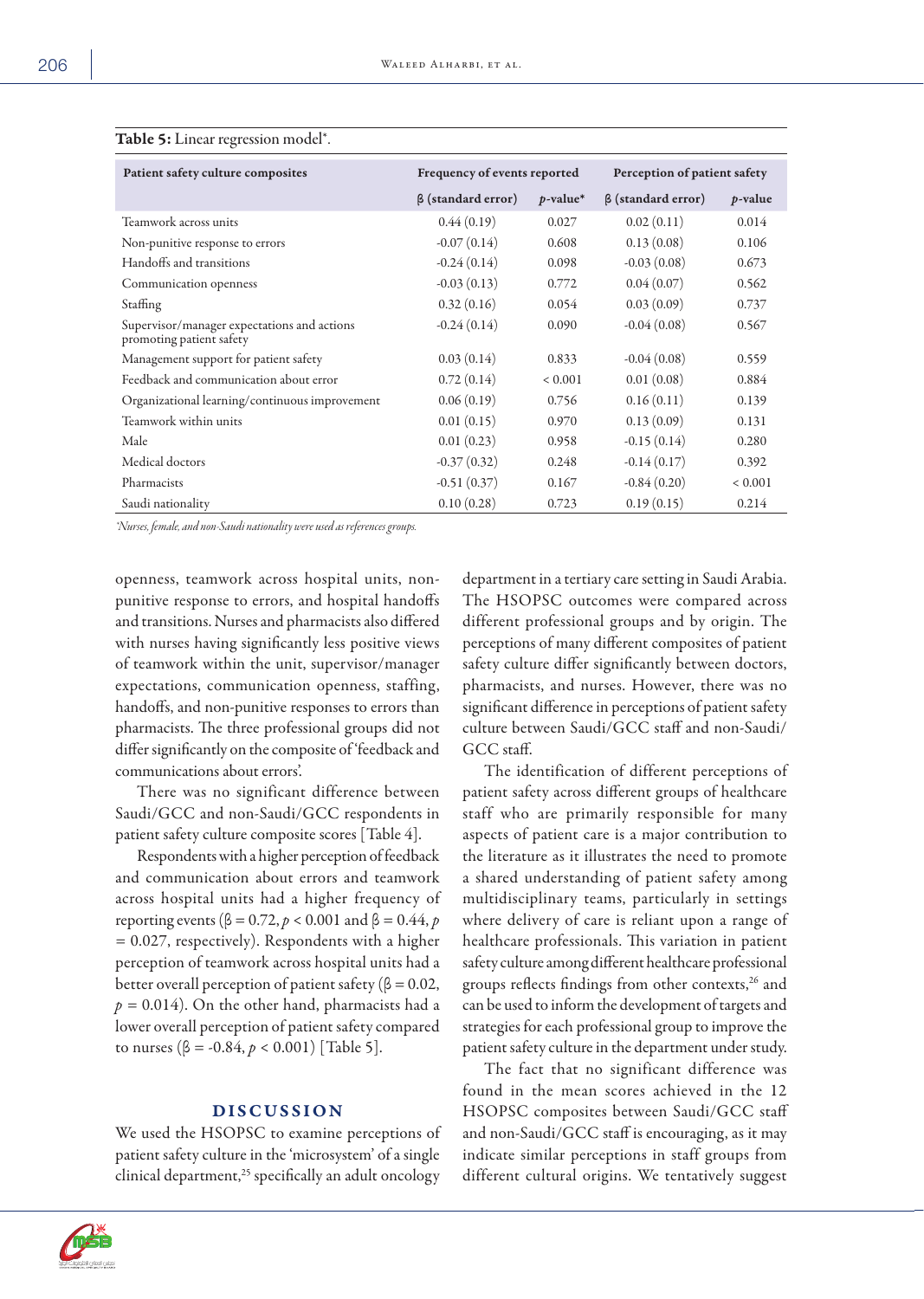that these findings indicate that professional group membership may be a more cohesive characteristic than participant country of origin in terms of perceptions of patient safety culture – an important finding, given the global migration of healthcare professionals. However, our sample size was relatively small, and this finding requires further investigation with larger samples and in other similarly diverse workplaces.

The second possible limitation of this study is related to the nature of data collection. A wellvalidated and popular survey tool was utilized and administered by a neutral third party (rather than, for example, a hospital management committee). However, the survey questions may have been interpreted differently by the respondents depending on their different ethnic, cultural, and educational backgrounds. Moreover, those who have difficulties reading written English may have struggled with the survey.27

The study findings indicate a number of areas for improvement, most particularly teamwork across units, handover, communication openness, and non-punitive response to errors. The areas with potential for improvement in the department in the current study broadly reflect those identified in previous studies conducted in different Arabian settings. $8-10$  The 'non-punitive response to error' score is particularly concerning and merits further exploration, as this is an important barrier to service improvement and suggests issues with transparency of practice and good governance.

Another important area that achieved low positivity score is 'hospital handoff and transition'. The presence of a handover process between the different professional groups is vital in this department, which deals with critically ill cancer patients in need of frequent chemotherapy and radiation therapy. Any mistake occurring during medication management can lead to severe clinical consequences.28 Hospital handoff and transition is a challenging topic, not only in Saudi Arabia but also in other contexts.29

Interestingly, although many areas for improvement were identified in the study, approximately two-thirds of respondents (66.9%) considered patient safety overall as excellent or very good, and that systems and procedures are good at preventing error. Again, this reflects patterns seen in other studies conducted in Arabian Gulf

countries.9,30 This suggests that staff like to think that, overall, they have a good patient safety culture but are less convinced when they are asked more specific questions.

These findings have implications for research, policy, and practice. As mentioned earlier, further research comparing professional groups and those working in healthcare outside of their country of origin is necessary to determine whether the patterns of responses seen in this context are generalizable. It is also important to use qualitative research methods to explore the different perceptions of patient safety culture across doctors, pharmacists, and nurses in more depth, to gain an understanding of why these differences exist.<sup>31</sup> In terms of practice, it is suggested that "one size will not fit all" in terms of interventions to address patient safety culture. For example, the perception of patient safety culture may be enhanced by strategies to improve teamwork across hospital units for all staff groups, $32$  but interventions to address communication openness may be more welcomed by nurses. Conversely, there is much evidence of the effectiveness of both simulation and classroom-based team training interventions in improving teamwork processes (e.g., communication, coordination, and cooperation), leading to improvements in patient safety outcomes.<sup>33</sup> Thus, once staff perceptions of patient safety culture are well-understood and used to inform the development of an intervention,<sup>34</sup> the resulting intervention should include multidisciplinary team training. Finally, regarding policy, the results suggest that it is important for hospitals to transform their efforts 'to improve patient safety from rhetoric to reality'.35 Implementation strategies that embed effective teamwork and systems change as a foundation for other improvement efforts may offer the greatest impact on patient outcomes.<sup>33</sup> The use of tools such as the HSOPSC can be a useful way of assessing the impact of improvement efforts.

## **CONCLUSION**

This study brought to the fore the assumption that all healthcare professionals have a shared understanding of patient safety and the ways such a culture manifests in a hospital department. Healthcare leaders and policy makers are urged to look at patient safety culture at this microscopic level in other contexts.